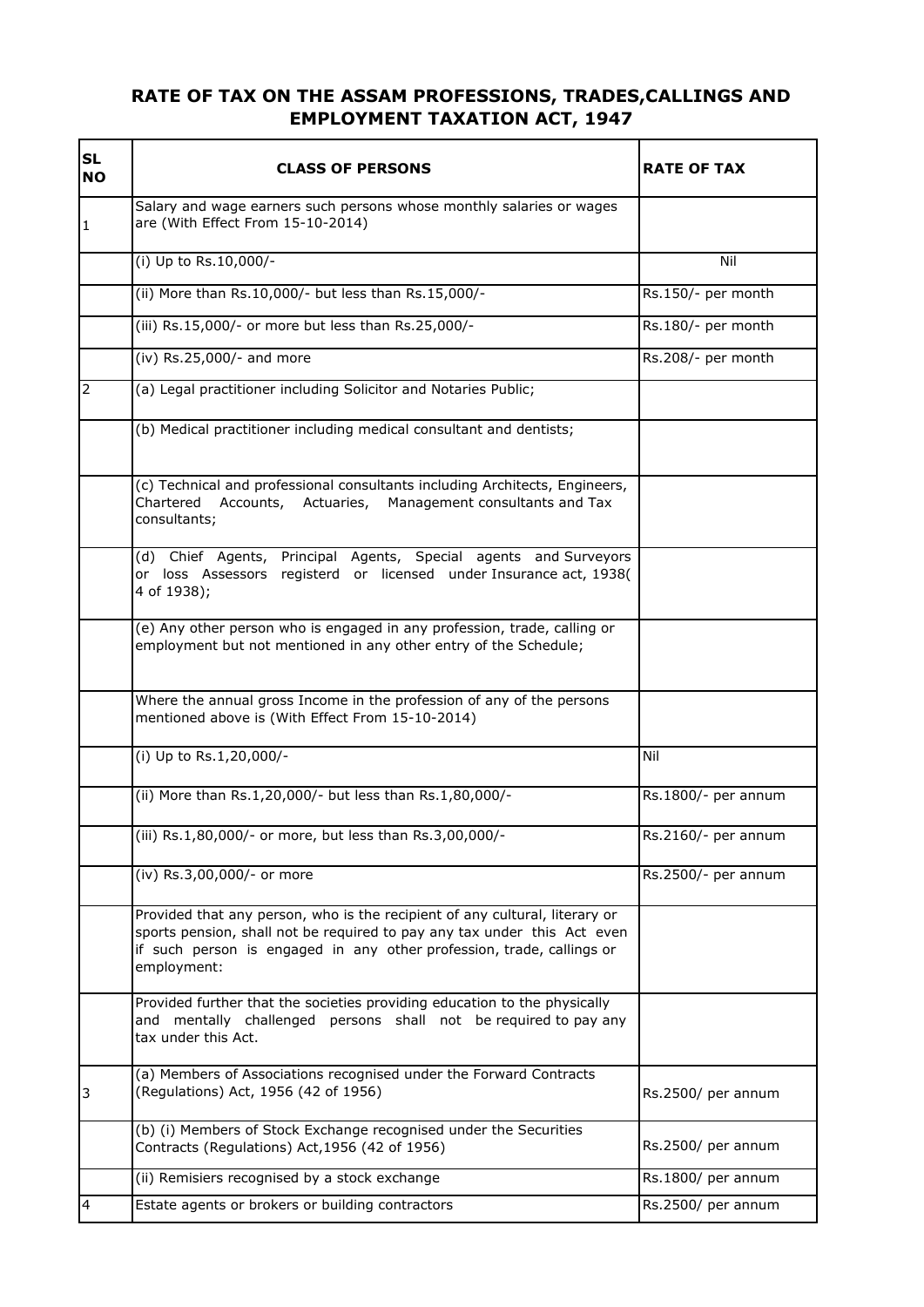| 5  | Directors(other than those nominated by Government) or Companies<br>Registered under the Companies Act, 1956 (1 of 1956)                                                                                | Rs. 2500/- per annum                                                        |
|----|---------------------------------------------------------------------------------------------------------------------------------------------------------------------------------------------------------|-----------------------------------------------------------------------------|
| 6  | Dealers including owners of any mills/industry within the meaning of of a<br>sales tax law in Assam such dealers whose annual gross turnover of all<br>sales is (With Effect From 01-04-2008)           |                                                                             |
|    | (i) Upto Rs.4,00,000/-<br>(ii) More than Rs.4,00,000/- and upto Rs.7,00,000/-<br>(iii) More than Rs.7,00,000/- upto Rs.10,00,000/- (iv) More than<br>Rs.10,00,000/-                                     | Nil<br>Rs.1,000/- per annum<br>Rs.1,500/- per annum<br>Rs.2,500/- per annum |
|    | Occupiers of factories as defined in the Factories Act, 1948( 63<br>of 1948) who are not dealers covered by entry 6: such occupiers of<br>factories-                                                    |                                                                             |
|    | (a) Where not more than five workers are working                                                                                                                                                        | Rs.350/- per annum                                                          |
|    | (b) Where the number of workers is five or more but less than fifteen                                                                                                                                   | Rs.2000/ per annum                                                          |
|    | (c) Where the number of workers is more than fifteen                                                                                                                                                    | Rs.2500/ per annum                                                          |
| 8  | Employers of shops and establishments within the meaning of the Assam<br>Shops and Establishment Act, 1971 who are not dealers,<br>covered<br>entry 6:<br>such employer's<br>by<br>οf<br>establishment- |                                                                             |
|    | (a) Where there are no employess                                                                                                                                                                        | Nil                                                                         |
|    | (b) Where not more than five people are employed                                                                                                                                                        | Rs.300/-                                                                    |
|    | (c) Where more than five, but not more than ten peoples are employed                                                                                                                                    | Rs.1500/- per annum                                                         |
|    | (d) Where more than ten peoples are employed                                                                                                                                                            | Rs.2500/- per annum                                                         |
| 9  | Owners of lessees of Petrol/Diesel filling stations and service stations                                                                                                                                | Rs.2500/- per annum                                                         |
| 10 | (a) Licensed foreign liquor vendors and employers of residential hotels                                                                                                                                 | Rs.2500/- per annum                                                         |
|    | (b) Proprietors of cinema houses and theatres                                                                                                                                                           | Rs.2500/- per annum                                                         |
| 11 | Holders of permits for transport vehicles, granted under the Motor Vehicles<br>Act, 1988 (59 of 1988), which are used or adopted to be used for hire or<br>reward:                                      |                                                                             |
|    | (a) in respect of each taxi owner and four wheelers smallgoodsvehicles                                                                                                                                  | Rs. 500/- per annum                                                         |
|    | (for carrying either goods or passenger)                                                                                                                                                                |                                                                             |
|    | (b) in respect of each truck or bus Provided that the total amount payable<br>by the same holder shall not exceed Rs.2500/-                                                                             | Rs. 2500/- per annum                                                        |
| 12 | Licensed money lenders under the Assam Money Lenders Act, 1934                                                                                                                                          | Rs. 2500/-                                                                  |
| 13 | Individuals or Institutions conducting Chit Funds                                                                                                                                                       | Rs. 2500/-                                                                  |
| 14 | Banking companies as defined in the Banking Regulation Act, 1949(10 of<br>1949)                                                                                                                         |                                                                             |
|    | (i) Scheduled Banks                                                                                                                                                                                     | Rs.2500/- per annum                                                         |